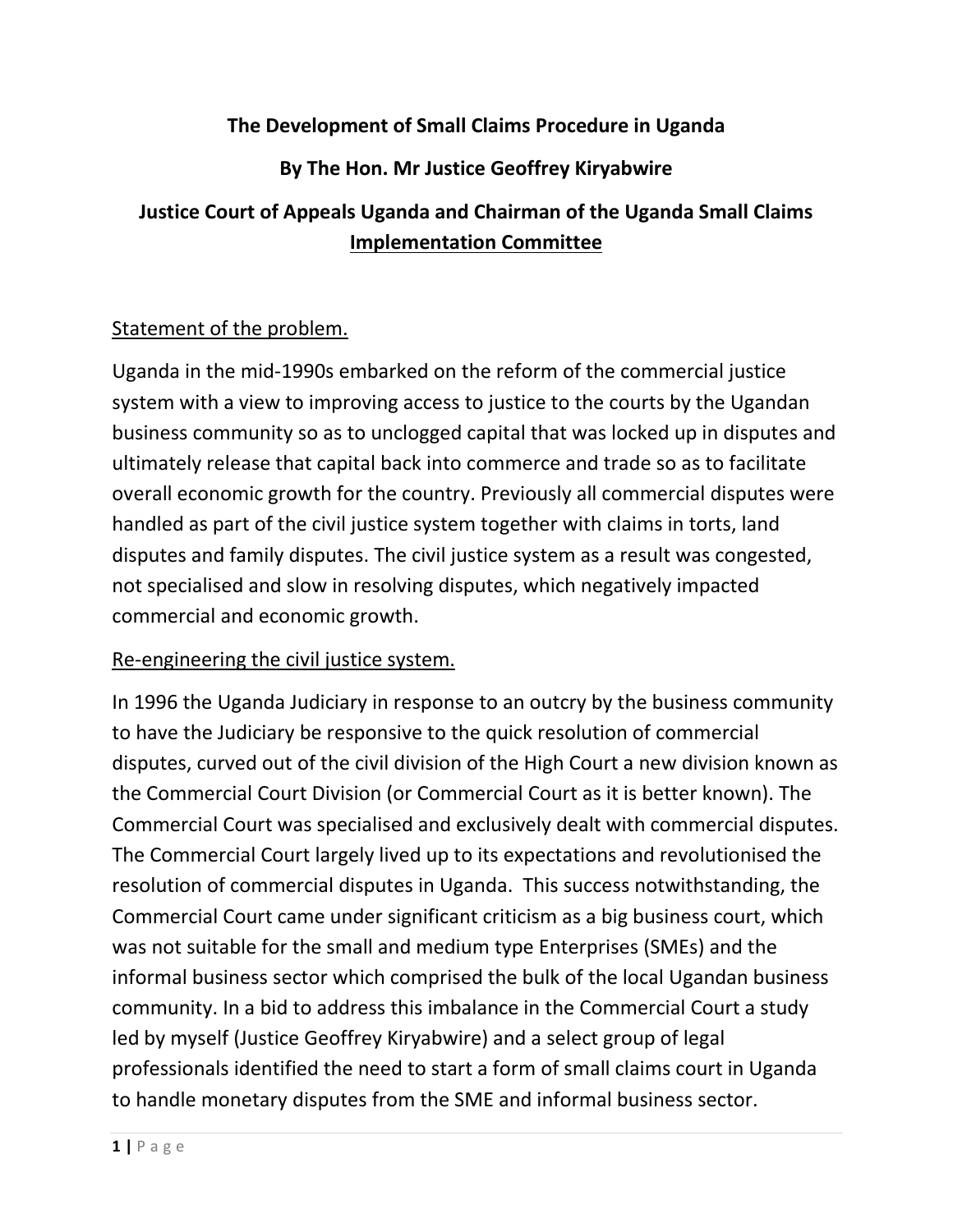As a result of the study, in 2011 **The Judicature (Small Claims Procedure) Rules** [SI 25 of 2011] were made. The Small Claims Procedure was a totally home grown version of small claims court found in other parts of the world. These new Rules put in place a new innovate procedure whereby litigants who seek to recover a monetary debt of Ug Shs 10,000,000/= (Ten Million shillings or about US \$ 2,700) and below from another person could institute a fairly simplified case in court by themselves and use the court services to have it served on a defendant. The defendant equally through a simplified process could file a defence to the claim against him or her. The procedure was simplified to such an extent that the parties to the case do not need to hire a lawyer and indeed the procedure excludes representation by lawyers in such courts. The idea was decongest courts of cases of debt recovery of the value of Shs 1 to10,000,000/= which are the bulk of claims of the small and medium business community. The procedure started at the end of 2012 in 6 pilot courts around the country and by the end of 2013 the Judiciary, won the Public Service Innovation Award for introducing this simplified procedure in the courts. The Small Claims Procedure was a popular innovation and broke records when a few cases were actually settled on the same day in which they were filed. The Small Claims Procedure quickly acquitted itself as true fast track court procedure.

## The Results of the Procedure.

The recoveries of money made through this procedure have continued to grow from Ug Shs 1.5 billion in 2013 (US  $\frac{2}{3}$  417,000) in 6 pilot courts to about Ug Shs 8.0 Billion (US \$ 2,222,222) on 2016 in 25 pilot courts. The half year report for 2017 shows that already about Ug Shs 4 Billion has been recovered, which is an early indicator that the performance of the previous year will be surpassed. Given that the these figures represents fairly small amounts of monies that are claimed, the overall value of the annual national recoveries points to wide use of the procedure by claimants in a manner never before achieved in Uganda.

An independent evaluation baseline study carried out by **M/s Akijul Ltd** in partnership with **LASER** and **LDP** of the UK in 2016, shows that the Small Claims Procedure is highly rated with an 80% satisfaction rate by polled respondents.